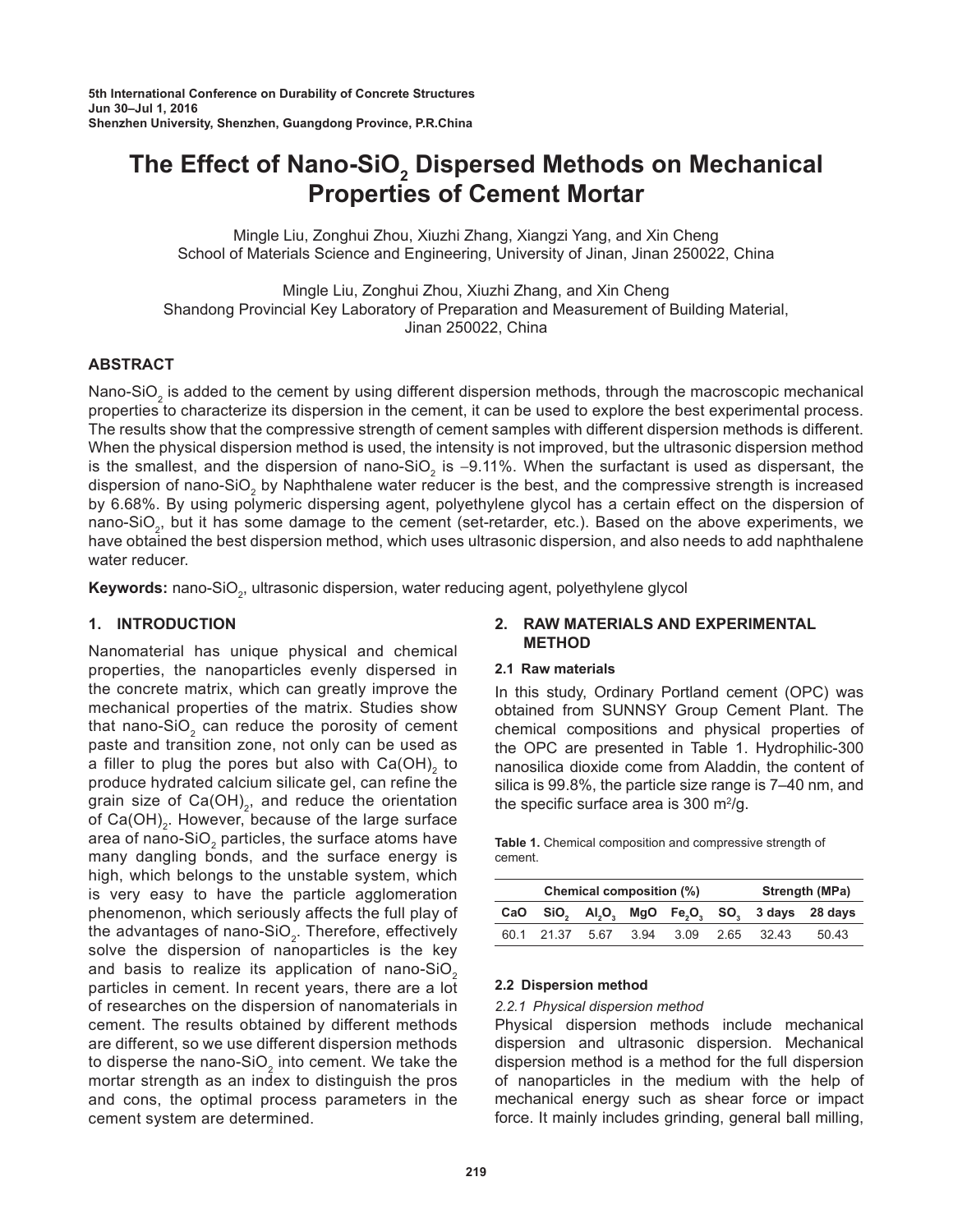mechanical stirring, etc. The ultrasonic wave has the characteristics of short wave length, approximate straight line propagation, and easy to focus. Ultrasonic dispersion is a method that the particle suspension was placed directly with the appropriate ultrasonic power and frequency in ultrasonic field processing, which is a kind of high strength dispersion method.

In this experiment, the mechanical dispersion is mainly (1) direct mixing, (2) mechanical pre mixing, and (3) ultrasonic dispersion. (1) Direct mixing is to refer to the nanomaterials and cement at a given speed to stir 5 min by using cement mortar mixer, (2) mechanical pre mixing is a mixture of 5 min to be mixed with a mixer (a certain amount of small steel ball is added in the mixing machine, increasing the impact force to produce more mechanical energy, so that the nanoparticles are dispersed more evenly), (3) ultrasonic dispersion (Zhang, Islam, & Peethamparan, 2012) refers to ultrasonic dispersion 5 min using ultrasonic cleaner (the ultrasonic frequency is 40 kHz).

Mechanical dispersion is to disperse the 3% nanosilica (NS) and 97% cement after mixing; however, the ultrasonic dispersion is to mix nano-silica with 80% of the water in advance, and then the mixture is dispersed for 5 min (because too long the ultrasonic time will lead to an increase in temperature, so the time need to be controlled in a certain range) by ultrasonic cleaner. The remaining water mixed with the ultrasonic dispersion of the silica solution was added to the cement. In addition to pre mixed raw materials in the experiment, the remaining steps are to follow the standard process for the production of mortar. Nano-SiO<sub>2</sub> substituted for cement by 3% wt, water-binder ratio was 0.5, the cement–sand ratio was 1:3, and the flow rate was achieved by adding 0.8% of superplasticizer (SP). Mix proportions of physical dispersion method are given in Table 2.

|                      | G1 | G <sub>2</sub> | G3               | G4                       | G5                       |
|----------------------|----|----------------|------------------|--------------------------|--------------------------|
| Dispersion<br>method |    |                | Direct<br>mixing | Mechanical<br>pre-mixing | Ultrasonic<br>dispersion |
| NS (%)               | 0  | 0              | 3                | 3                        | 3                        |
| SP (%)               | 0  | 0 8            | 0.8              | 0.8                      | 0.8                      |

#### *2.2.2 Chemical dispersion method*

The dispersion of nanoparticles in water medium is a process of dispersing and flocculation, although the physical method can solve the dispersion of nanoparticles in water and other liquid media, but once the mechanical force is stopped, due to the role of particles between the van Edward force, and the nanoparticles will gather together. And the chemical method can be used to adsorb on the surface of the

particles and change the properties of the surface of the particles, so as to change the interaction between the particles and the liquid medium or between the particles and the particles, so that the particles have a strong repulsive force, and the role of inhibition of slurry flocculation will be more durable.

There are several kinds of chemical dispersing agents: surfactants, polymers, low molecular weight inorganic electrolytes, or inorganic polymers, surfactants have steric effect, hydrophilic groups are adsorbed on the surface of the powder, hydrophobic chain are extended to the solvent, which has good effect on improving the rheological properties of the slurry; polymer dispersant has a large molecular weight, which is adsorbed on the surface of solid particles, and the polymer chains are fully extended in the medium to form a few nanometers to tens of nanometers thick layer, resulting in the space steric effect can effectively organize the inter particle aggregation. (1) The surface active agent (water reducer in cement is a kind of anionic surfactant) and (2) the polymer dispersant were used in the experiment. In this experiment, the physical and chemical dispersions are combined together, the physical method can be used to solve the agglomeration, and the stability of the slurry is realized by adding dispersant, which can achieve better dispersion effect.

#### 2.2.2.1 Surfactant

Surfactant are chosen to use common water reducer in cement, the water reducing agent used in the experiment is liquid state of polycarboxylic series of water reducer PSW-1 (water reducing rate is 28%), powder of naphthalene series water reducer FDN-2 (water reducing rate is 22%), powder of polycarboxylic series of water reducer PS-3. Because of the different water reducing efficiency of water reducing agent, in order to maintain a certain degree of mobility, it is necessary to adjust the content of nano-SiO<sub>2</sub>. Nano-SiO<sub>2</sub> substituted for cement by 2% wt, the dosage of water reducing agent is 0.6%, water-binder ratio was 0.5, and the cement–sand ratio was 1:3. Mix proportions of chemical dispersion method (water reducer) are given in Table 3.

**Table 3.** Mix proportions of chemical dispersion method (water reducer).

|                              | Н1 | H <sub>2</sub> | H3               | Η4  |
|------------------------------|----|----------------|------------------|-----|
| NS (%)                       |    |                |                  |     |
| Type of water reducing agent |    |                | PSW-1 FDN-2 PS-3 |     |
| SP (%)                       | O  | 06.            | 0 6              | 0 6 |

## 2.2.2.2 Polymers

Based on the dissociation of the polymer, the polymer can be divided into ionic and non-ionic. Non-ionic polymer is used to stabilize the slurry through the space position, the molecular weight of 400 and 2000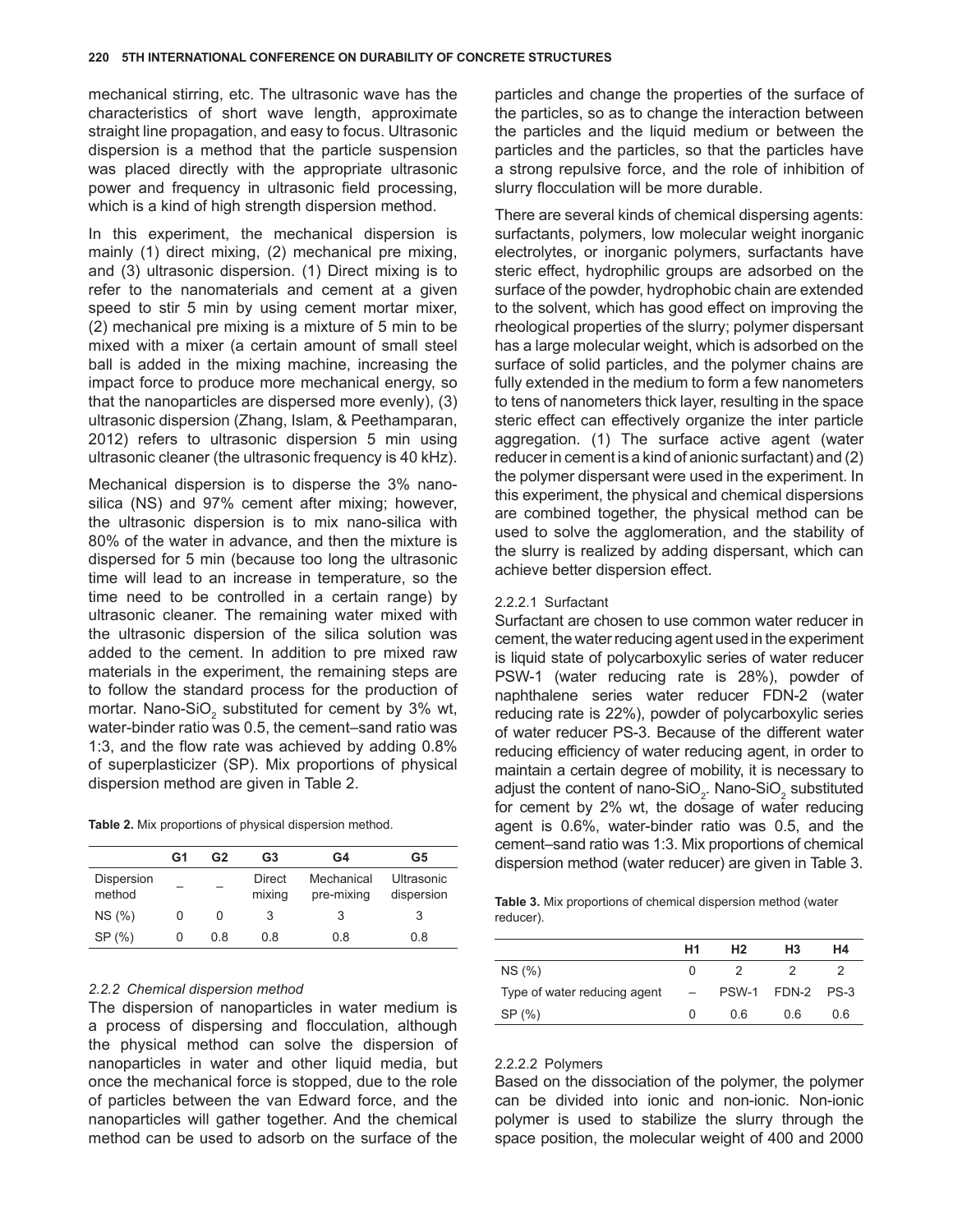of the polyethylene glycol (PEG-400, PEG-2000) used in this experiment is a kind of non-ionic polymer dispersant. Water, nano-SiO<sub>2</sub>, and polyethylene glycol with ultrasonic dispersion for 5 min, as mixing water was added into cement. Nano-SiO<sub>2</sub> substituted for cement by 3% wt, water-binder ratio was 0.5, and the cement–sand ratio was 1:3. Mix proportions of chemical dispersion method (water reducer) are given in Table 4.

**Table 4.** Mix proportions of chemical dispersion method (polymers).

|              | K <sub>1</sub> | K <sub>2</sub> | K3  | K4  | K5  |
|--------------|----------------|----------------|-----|-----|-----|
| NS (%)       | 0              | O              | 0   | 3   | 3   |
| PEG-400 (%)  | 0              | 0.5            | 0   | 0.5 | 0   |
| PEG-2000 (%) | 0              | 0              | 0.5 | 0   | 0.5 |
| SP (%)       | 0              | 0              | U   | 22  | 22  |

## **3. RESULTS AND DISCUSSIONS**

## **3.1 Physical dispersion method**

We can see from Figure 1, although the proportion of the experiments is the same, the difference between the compressive strengths is great. And the compressive strength of G1 doped with nano-SiO $_2$  was lower than that of the control group (in the literature, the compressive strength of mortar increased obviously after adding a certain amount of nano-SiO<sub>2</sub>), whereas the strength of G2 with the same water reducing agent is high. So, this result may be caused by water reducing agent. In these methods, the effect of ultrasonic dispersion is the best. Compared with the G2 group, the compressive strength was significantly improved, and the compressive strength of 28 days increased by 5.72%. After mechanical stirring and mechanical grinding, the macromorphology is different, but the compressive strength is basically the same. In other words, for the low intensity of mechanical dispersion, the dispersion effect of nanomaterials in cement is not good.



Figure 1. Effect of different physical dispersion methods.

#### **3.2 Chemical dispersion method**

#### *3.2.1 Surfactant*

It can be seen from Figure 2, as far as liquid state of polycarboxylic series of water reducer PSW-1,

its 3 days compressive strength is decreased, but after curing 7 and 28 days, the compressive strength is gradually increasing. It may be due to the agglomeration problem, which leads to the increase of the particle size, the positive effect of the nanomaterial is reduced. While the poly carboxylic acid powder leads gas, there will be a lot of bubbles in the forming process, which will cause a decrease in compressive strength after certain curing age. For naphthalene series water reducer, the strength of 3, 7, and 28 days is increased, and there is a rising trend, this has a certain auxiliary effect on the dispersion.



**Figure 2.** Effect of water reducer on the compressive strength of mortar mixed with nanomaterials.

#### *3.2.2 Polymers*

From the Figure 3, it can be seen that the strength of cement mortar is reduced after adding polyethylene glycol, which shows that the strength of polyethylene glycol has a certain influence on the strength. From the 28-day curing age, it can be seen that the polyethylene glycol not only has a negative effect on the early stage but also has the same effect on the latter. The reduction ratio is close, and the effect of PEG-400 and PEG-2000 is similar. Therefore, 4 and 5 of the control group are 2 and 3, the compressive strength of 3, 7, and 28 days are increased by 19.14, 6.91, 12.03, and 7.43, 3.55, 3.89%, respectively. To sum up, the dispersion effect of PEG-400 is better than that of PEG-2000. Although it can be beneficial to the dispersion of nano-SiO<sub>2</sub> by the addition of polyethylene glycol, polyethylene glycol has a certain damage to cement, so polyethylene glycol is not selected as dispersant.



**Figure 3.** Effect of dispersing agent on the compressive strength of cement mortar with nanomaterial.